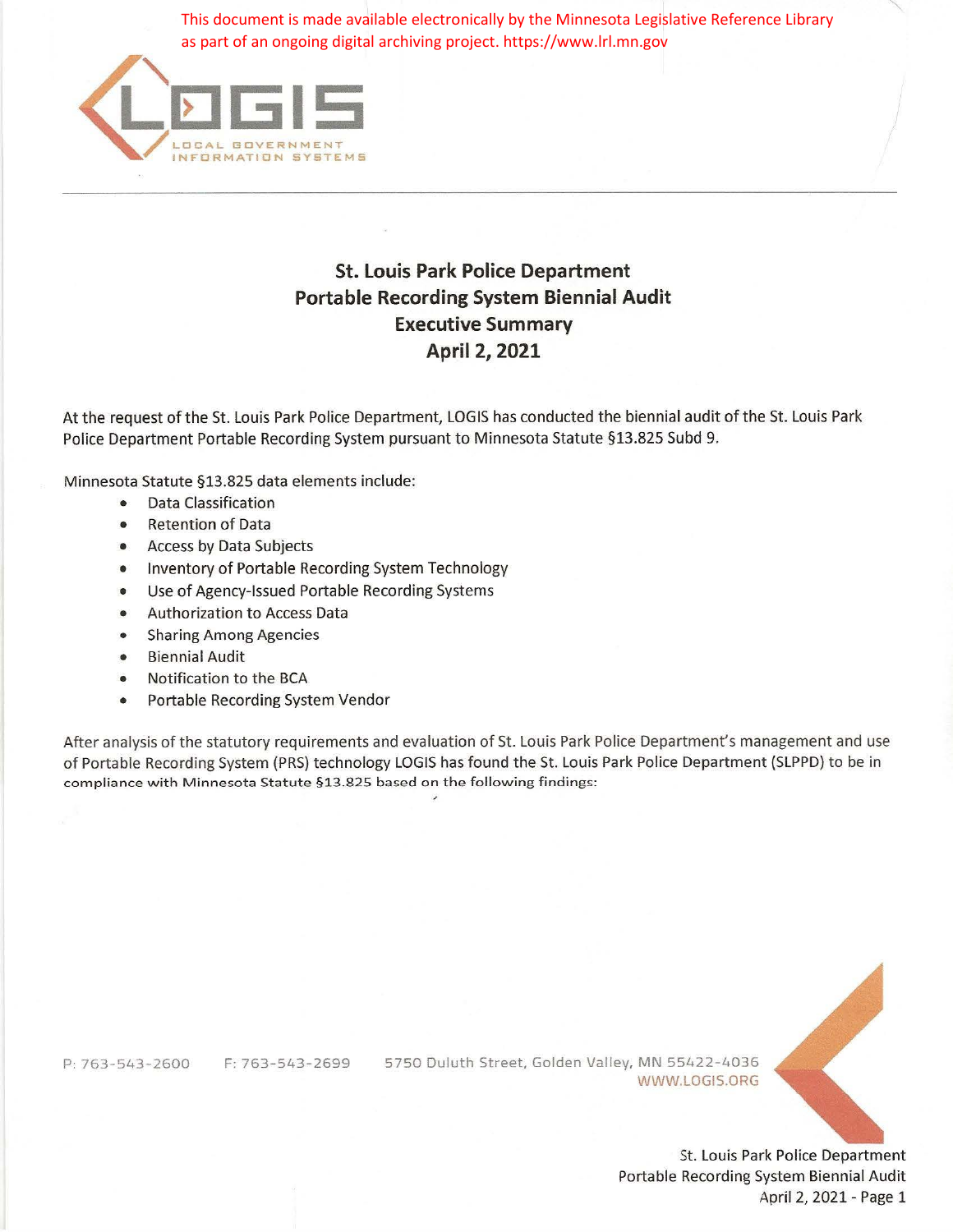

| Control #          | <b>Statute Subd</b> | Control<br><b>Objective</b>                    | <b>Testing Procedure</b>                                                                                                  | <b>Testing Result</b>                                                                                                                          |
|--------------------|---------------------|------------------------------------------------|---------------------------------------------------------------------------------------------------------------------------|------------------------------------------------------------------------------------------------------------------------------------------------|
| Item#1             | §13.825 Subd 2      | Data collected<br>is classified per<br>statute | Reviewed SLPPD Body<br><b>Worn Camera Policy</b><br>section: Downloading<br>and Categorizing Data,<br>para: A-D pages 6-7 | Policy covers the process for<br>classification a data when<br>entered into the PRS<br>Axon PRS configuration settings<br>are properly applied |
|                    |                     |                                                | Reviewed Axon PRS data<br>classification<br>configurations                                                                |                                                                                                                                                |
| Item <sub>#2</sub> | §13.825 Subd 3      | <b>Retention of</b><br>data                    | <b>Reviewed SLPPD Body</b><br><b>Worn Camera Policy</b><br>section: Data Retention,<br>para A-H, page 11                  | Policy covers the process for<br>retention of data based upon<br>its classification                                                            |
|                    |                     |                                                | <b>Reviewed Axon PRS data</b><br>retention configurations                                                                 | Data is retrained for a<br>minimum of 90 days unless<br>otherwise classified by statute                                                        |
|                    |                     |                                                |                                                                                                                           | PRS is configured to retain data<br>for specified periods based<br>upon it's classification                                                    |
| Item#3             | §13.825 Subd 4      | Access by data<br>subjects                     | <b>Reviewed SLPPD Body</b><br>Worn Camera Policy<br>section: Administering<br>Access to BWC Data,<br>para A-G, pages 7-11 | Policies cover the procedures<br>for releasing data to subjects<br>when request from the SLPPD<br><b>Custodian of Records</b>                  |

P: 763- 543-2600 F: 763- 543-2699 5750 Duluth Street, Golden Valley, MN 55422-4036 WWW.LOGIS.ORG

St. Louis Park Police Department Portable Recording System Biennial Audit April 2, 2021 - Page 2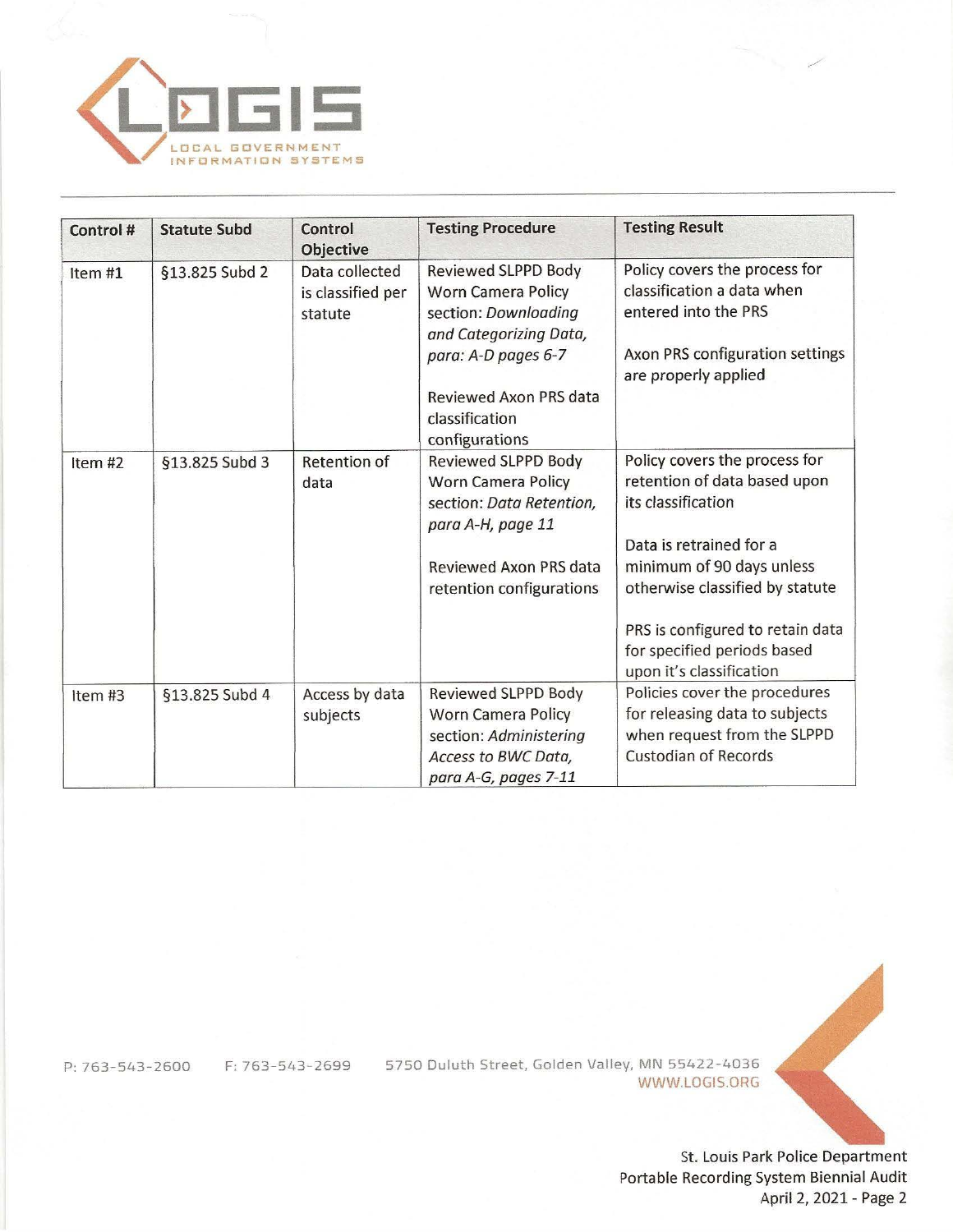

| Control #          | <b>Statute Subd</b> | Control<br><b>Objective</b>      | <b>Testing Procedure</b>                                                                                                                                                                                                              | <b>Testing Result</b>                                                                                                                                                                                      |
|--------------------|---------------------|----------------------------------|---------------------------------------------------------------------------------------------------------------------------------------------------------------------------------------------------------------------------------------|------------------------------------------------------------------------------------------------------------------------------------------------------------------------------------------------------------|
| Item #4            | §13.825 Subd 5      | Inventory of<br>PRS technology   | <b>Reviewed SLPPD Body</b><br><b>Worn Camera Policy</b><br>section: Use and<br>Documentation, para F,<br>items 1-4, pages 3-4<br><b>Reviewed PRS</b><br>configuration for camera<br>inventory and unique<br>assignment to individuals | SLPPD maintains an inventory<br>of 62 cameras, each camera is<br>assigned to a unique member<br>of the SLPPD<br>Procedures for using the PRS is<br>provided thru the SLPPD Field<br><b>Training Manual</b> |
| Item <sub>#5</sub> | §13.825 Subd 6      | Use of agency-<br>issued devices | <b>Reviewed SLPPD Body</b><br><b>Worn Camera Policy</b><br>section: Use and<br>Documentation, para A,<br>pages 3-4                                                                                                                    | SLPPD has a specific policy<br>prohibiting personal devices<br>from being worn by members<br>and used for agency purpose                                                                                   |
| Item#6             | §13.825 Subd 7      | Authorization<br>to access data  | Reviewed SLPPD Body<br><b>Worn Camera Policy</b><br>section: Administering<br>Access to BWC Data,<br>para E-F, pages 8-9                                                                                                              | SLPPD policy prohibits access to<br>data unless there is a specific<br>need to know                                                                                                                        |
| Item #7            | §13.825 Subd 8      | Sharing among<br>agencies        | Reviewed SLPPD Body<br><b>Worn Camera Policy</b><br>section: Administering<br>Access to BWC Data,<br>para G, pages 9-10                                                                                                               | <b>SLPPD Policies includes</b><br>guidance and procedures for<br>sharing data with other<br>agencies                                                                                                       |
| Item #8            | §13.825 Subd 9      | <b>Biennial audit</b>            | <b>Reviewed SLPPD Body</b><br><b>Worn Camera Policy</b><br>section: Data and<br>Security Safeguards, para<br>A-B, page 10                                                                                                             | SLPPD Policy indicates that a<br>biennial audit must be done<br>pursuant to MN Statute<br><b>§13.825</b>                                                                                                   |

P: 763-543-2600 F:763- 543-2699 5750 Duluth Street, Golden Valley, MN 55422-4036 WWW.LOGIS.ORG



St. Louis Park Police Department Portable Recording System Biennial Audit April 2, 2021 - Page 3